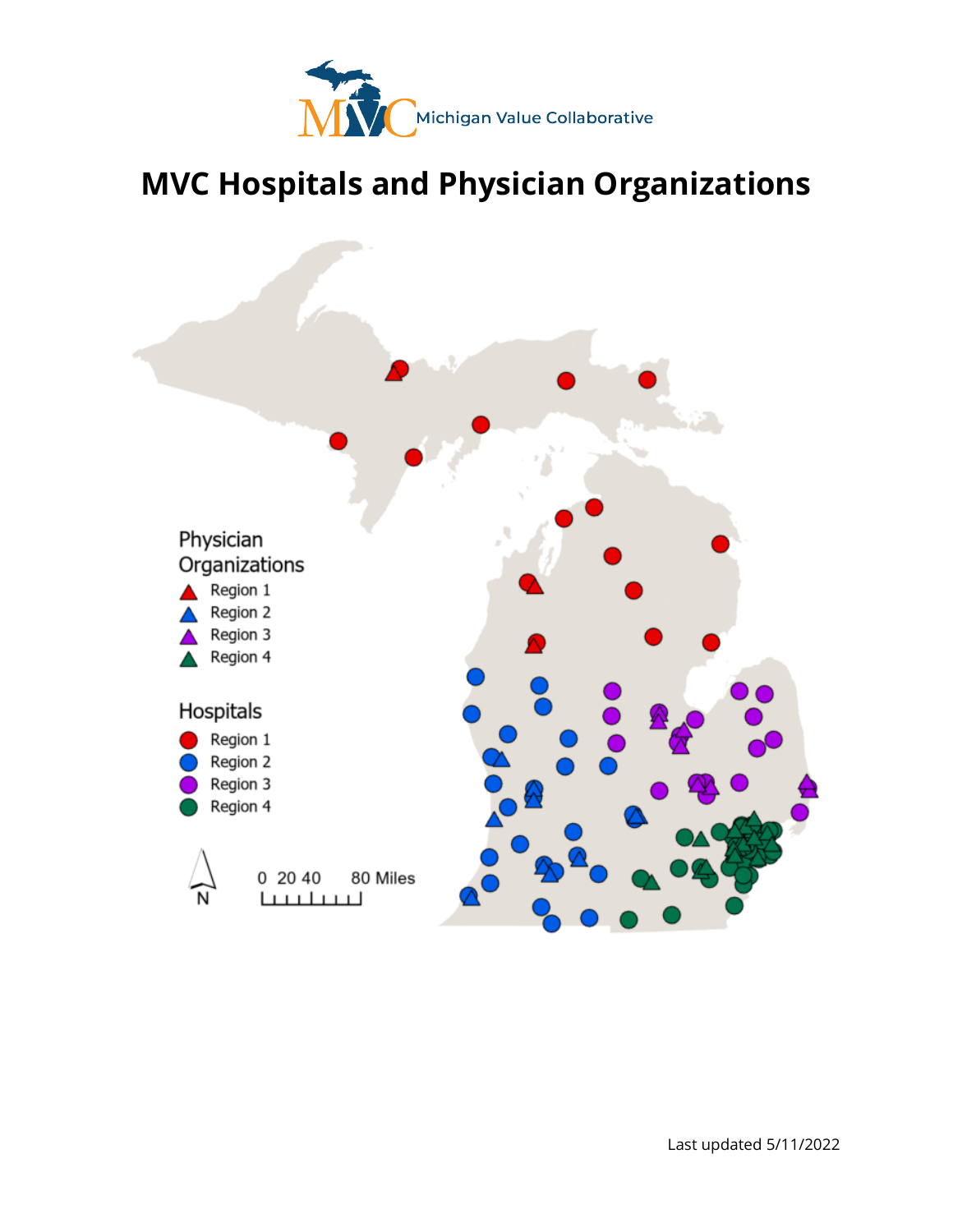

### **List of MVC Hospitals and Regions**

| <b>MVC Region</b> | <b>Hospital Name</b>                              |
|-------------------|---------------------------------------------------|
|                   | Alcona Health Center                              |
|                   | Ascension St. Joseph Hospital                     |
|                   | Dickinson County Healthcare System                |
|                   | Helen Newberry Joy Hospital                       |
|                   | McLaren Northern Michigan                         |
|                   | MyMichigan Medical Center (Alpena)                |
|                   | MyMichigan Medical Center (Sault)                 |
|                   | MyMichigan Medical Center (West Branch)           |
| 1                 | Munson Healthcare Cadillac Hospital               |
|                   | Munson Healthcare Charlevoix Hospital             |
|                   | Munson Healthcare Grayling Hospital               |
|                   | Munson Healthcare Otsego Memorial Hospital        |
|                   | Munson Medical Center                             |
|                   | OSF St. Francis Hospital and Medical Group        |
|                   | Schoolcraft Memorial Hospital                     |
|                   | UP Health System Bell                             |
|                   | UP Health System Marquette                        |
|                   | Ascension Borgess Allegan Hospital                |
|                   | <b>Ascension Borgess Hospital</b>                 |
|                   | Beacon Health System Three Rivers Health Hospital |
|                   | <b>Bronson Battle Creek</b>                       |
|                   | Bronson Methodist Hospital                        |
|                   | Bronson South Haven                               |
|                   | <b>Holland Hospital</b>                           |
|                   | <b>McLaren Greater Lansing</b>                    |
|                   | North Ottawa Community Hospital                   |
|                   | Oaklawn Hospital                                  |
|                   | ProMedica Coldwater Regional Hospital             |
|                   | Sparrow Hospital                                  |
| $\overline{2}$    | Sparrow Carson Hospital                           |
|                   | Spectrum Health Big Rapids Hospital               |
|                   | Spectrum Health Butterworth Hospital              |
|                   | Spectrum Health Gerber Memorial                   |
|                   | Spectrum Health Kelsey                            |
|                   | Spectrum Health Lakeland St. Joseph/Niles         |
|                   | Spectrum Health Lakeland Watervliet               |
|                   | Spectrum Health Ludington Hospital                |
|                   | Spectrum Health Pennock                           |
|                   | Spectrum Health Reed City Hospital                |
|                   | Spectrum Health United                            |
|                   | Spectrum Health Zeeland Community Hospital        |
|                   | <b>Sturgis Hospital</b>                           |
|                   | Trinity Health Muskegon                           |
|                   | Trinity Health Saint Mary's Grand Rapids          |
|                   | <b>Trinity Health Shelby</b>                      |
|                   | University of Michigan Health-West Hospital       |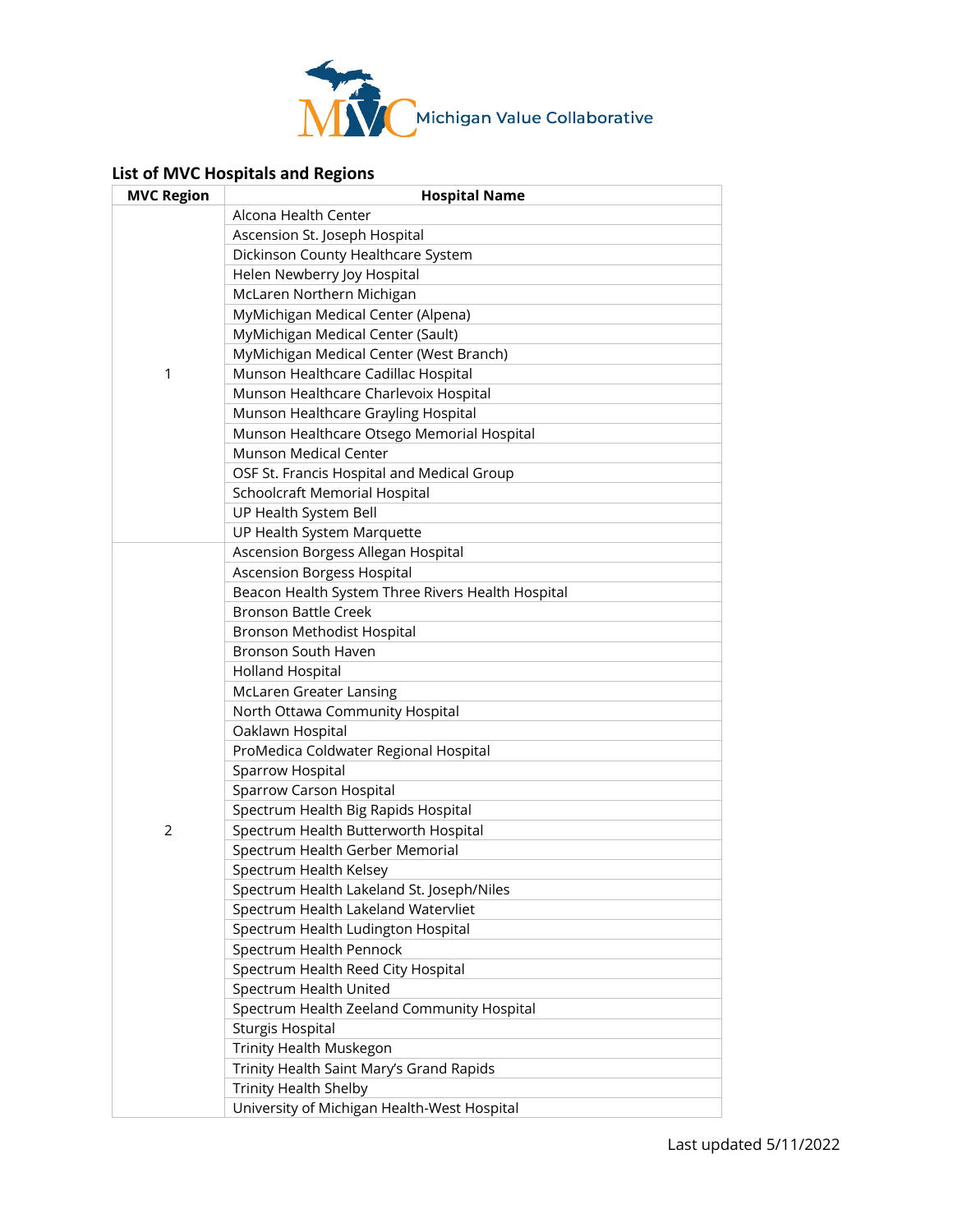

## **List of MVC Hospitals and Regions, Cont.**

| <b>MVC Region</b> | <b>Hospital Name</b>                |
|-------------------|-------------------------------------|
| 3                 | Ascension Genesys Hospital          |
|                   | Ascension River District Hospital   |
|                   | Ascension St. Mary's Hospital       |
|                   | Covenant Healthcare                 |
|                   | Hills and Dale General Hospital     |
|                   | <b>Hurley Medical Center</b>        |
|                   | Lake Huron Medical Center           |
|                   | Marlette Regional Hospital          |
|                   | McKenzie Health System              |
|                   | McLaren Bay Region                  |
|                   | McLaren Central Michigan            |
|                   | <b>McLaren Flint</b>                |
|                   | McLaren Lapeer Region               |
|                   | <b>McLaren Port Huron</b>           |
|                   | McLaren Thumb Region                |
|                   | <b>Memorial Healthcare</b>          |
|                   | MyMichigan Medical Center (Alma)    |
|                   | MyMichigan Medical Center (Clare)   |
|                   | MyMichigan Medical Center (Midland) |
|                   | <b>Scheurer Health</b>              |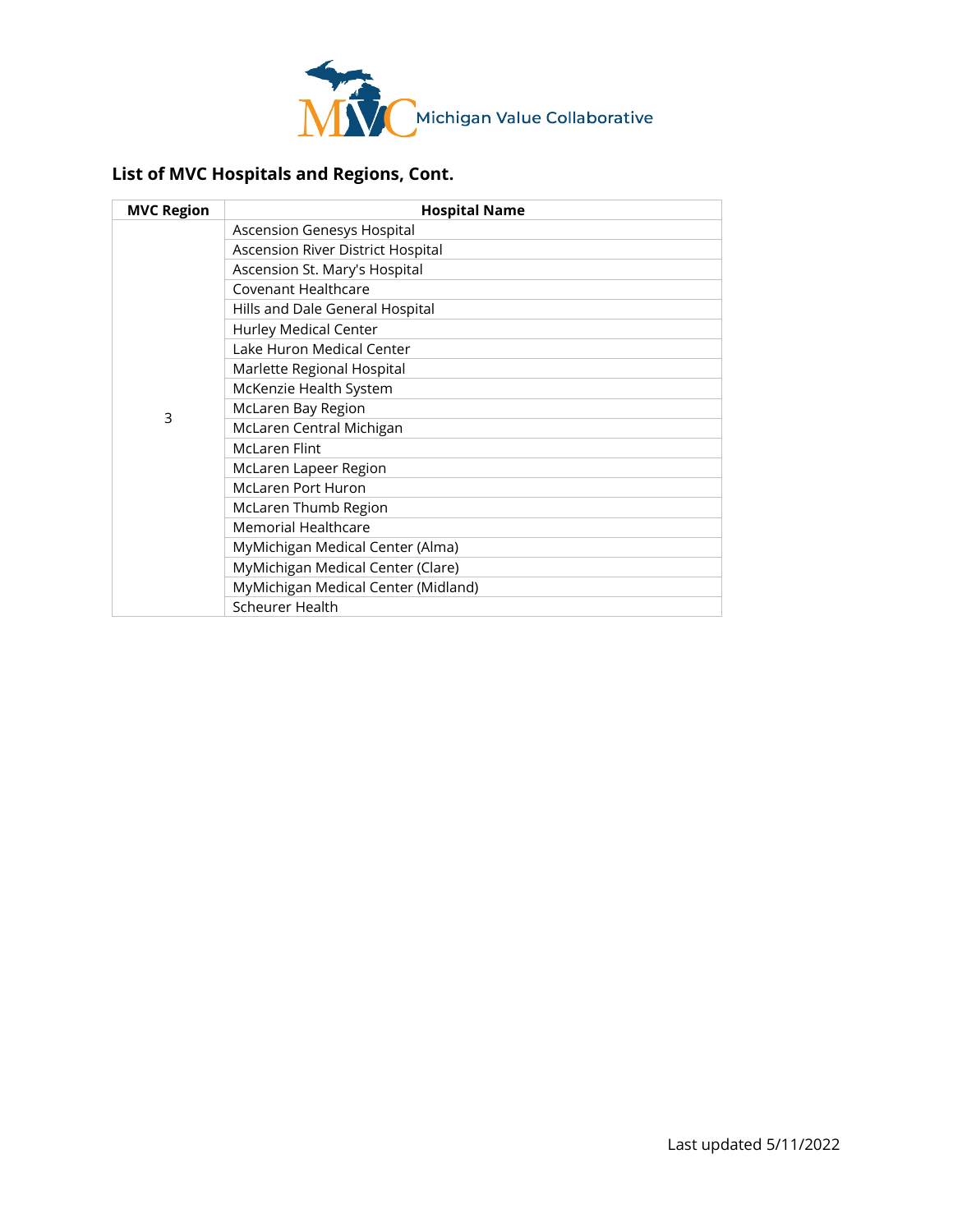

## **List of MVC Hospitals and Regions, Cont.**

| <b>MVC Region</b> | <b>Hospital Name</b>                                      |
|-------------------|-----------------------------------------------------------|
|                   | Ascension Macomb-Oakland                                  |
|                   | Ascension Providence Hospital Medical Center              |
|                   | Ascension Providence Rochester Hospital                   |
|                   | Ascension St. John Hospital                               |
|                   | Beaumont Hospital (Dearborn)                              |
|                   | Beaumont Hospital (Farmington Hills)                      |
|                   | Beaumont Hospital (Grosse Pointe)                         |
|                   | Beaumont Hospital (Royal Oak)                             |
|                   | Beaumont Hospital (Taylor)                                |
|                   | <b>Beaumont Hospital (Trenton)</b>                        |
|                   | Beaumont Hospital (Troy)                                  |
|                   | Beaumont Hospital (Wayne)                                 |
|                   | Chelsea Hospital                                          |
|                   | DMC Detroit Receiving Hospital & University Health Center |
|                   | DMC Harper Hutzel Hospital                                |
|                   | DMC Huron Valley Sinai Hospital                           |
| 4                 | DMC Sinai Grace Hospital                                  |
|                   | Garden City Hospital                                      |
|                   | Henry Ford Health Henry Ford Hospital                     |
|                   | Henry Ford Health Jackson Hospital                        |
|                   | Henry Ford Health Macomb Hospital                         |
|                   | Henry Ford Health West Bloomfield Hospital                |
|                   | Henry Ford Health Wyandotte Hospital                      |
|                   | Hillsdale Community Health Center                         |
|                   | McLaren Macomb                                            |
|                   | McLaren Oakland                                           |
|                   | Michigan Medicine                                         |
|                   | ProMedica Charles and Virginia Hickman Hospital           |
|                   | ProMedica Monroe Regional Hospital                        |
|                   | Trinity Health St. Joseph Mercy Ann Arbor                 |
|                   | Trinity Health St. Joseph Mercy Livingston                |
|                   | Trinity Health St. Joseph Mercy Oakland                   |
|                   | Trinity Health St. Mary Mercy Livonia                     |